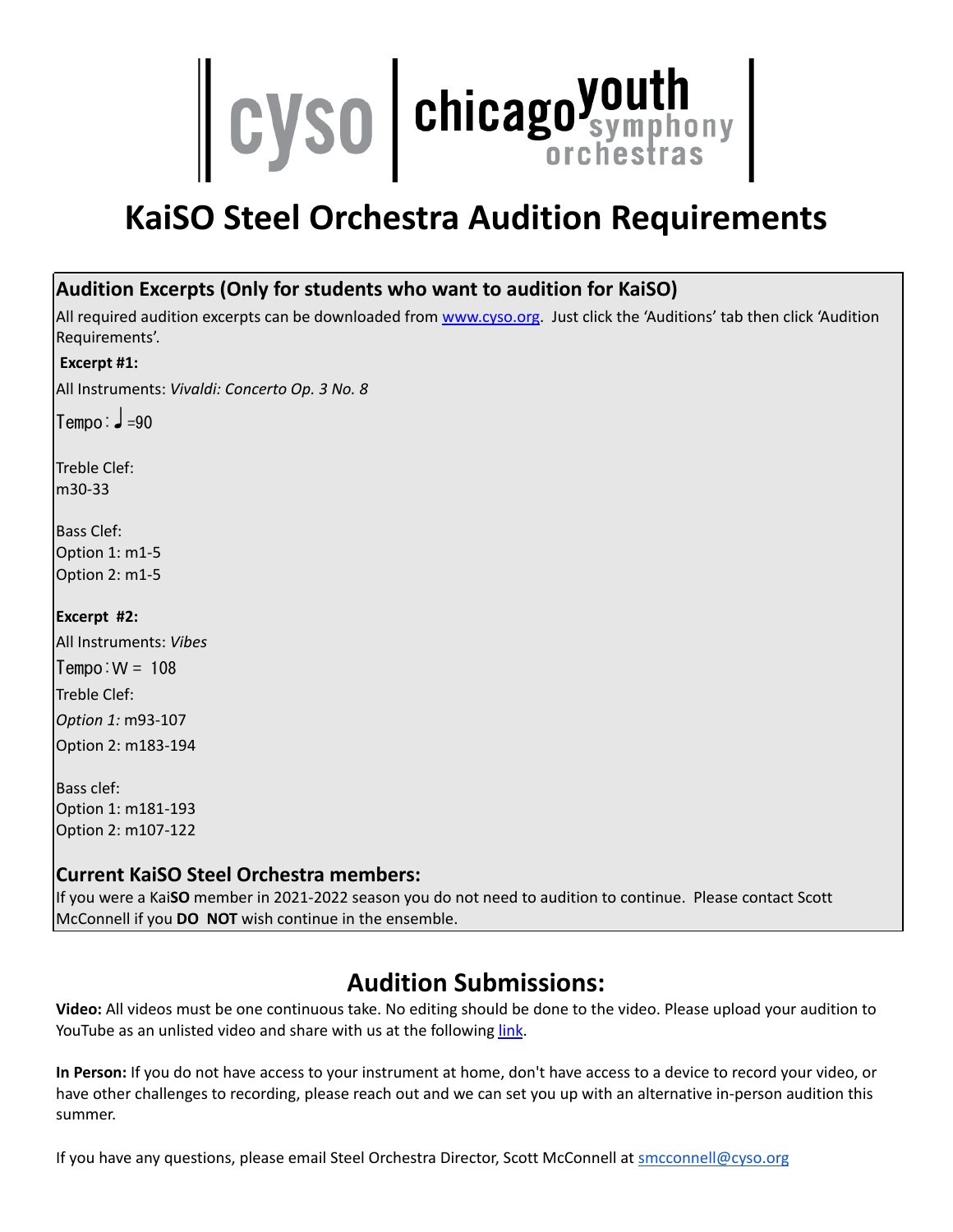# Cyso | chicagoyouth

# **Excerpt #1 Treble Clef**

### **Required for consideration for the Kaiso Steel Orchestra If you have any questions contact Scott McConnell by email at**

**[smcconnell@cyso.org.](mailto:smcconnell@cyso.org)**

## **Vivaldi Concerto Op.3 No.8: Treble Clef Instruments**

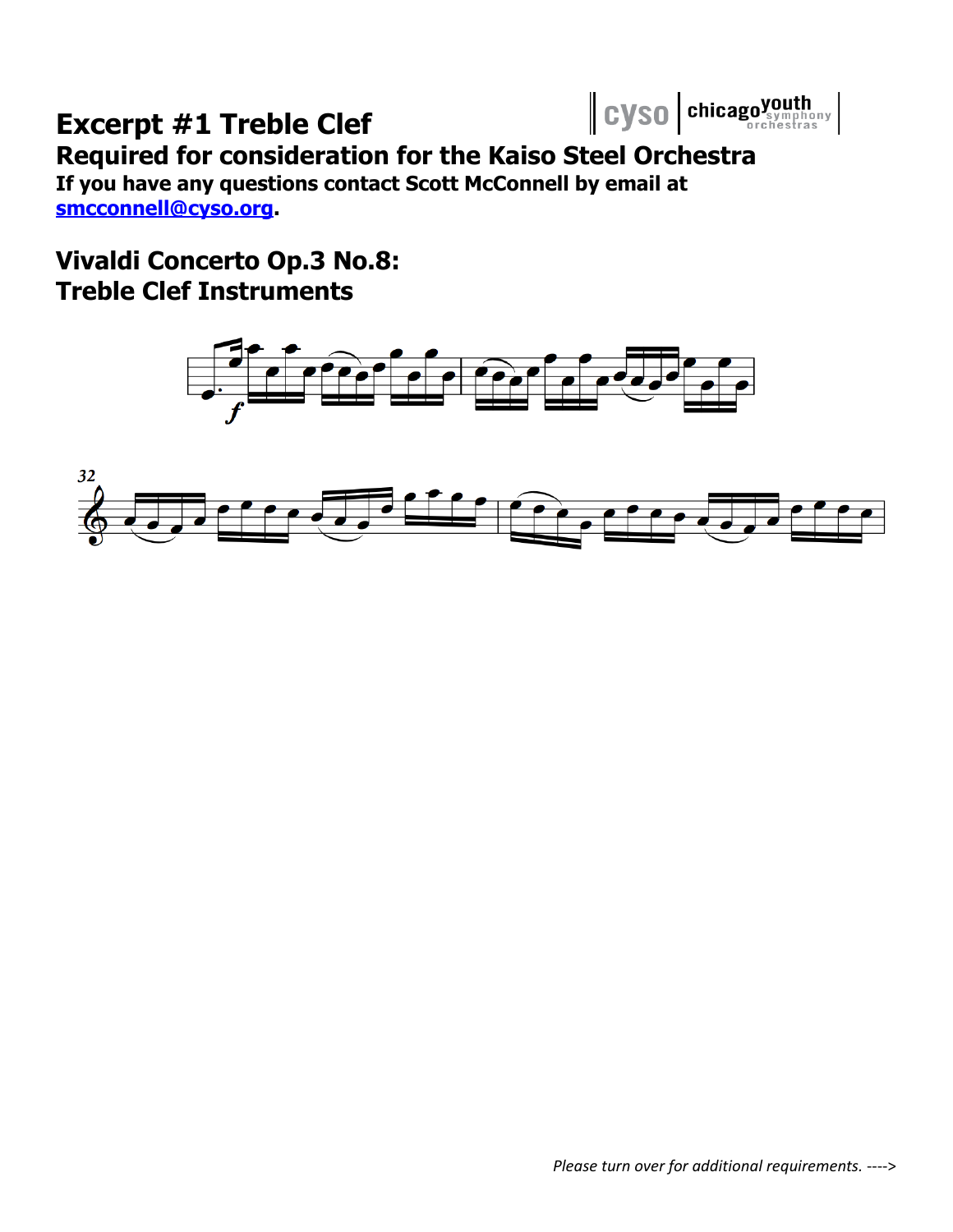

# **Excerpt #1 Bass Clef**

**Required for consideration for the Kaiso Steel Orchestra If you have any questions contact Scott McConnell by email at**

**[smcconnell@cyso.org.](mailto:smcconnell@cyso.org)**

**Vivaldi Concerto Op.3 No.8: Bass Clef Option 1**





**Vivaldi Concerto Op.3 No.8: Bass Clef Option 1**

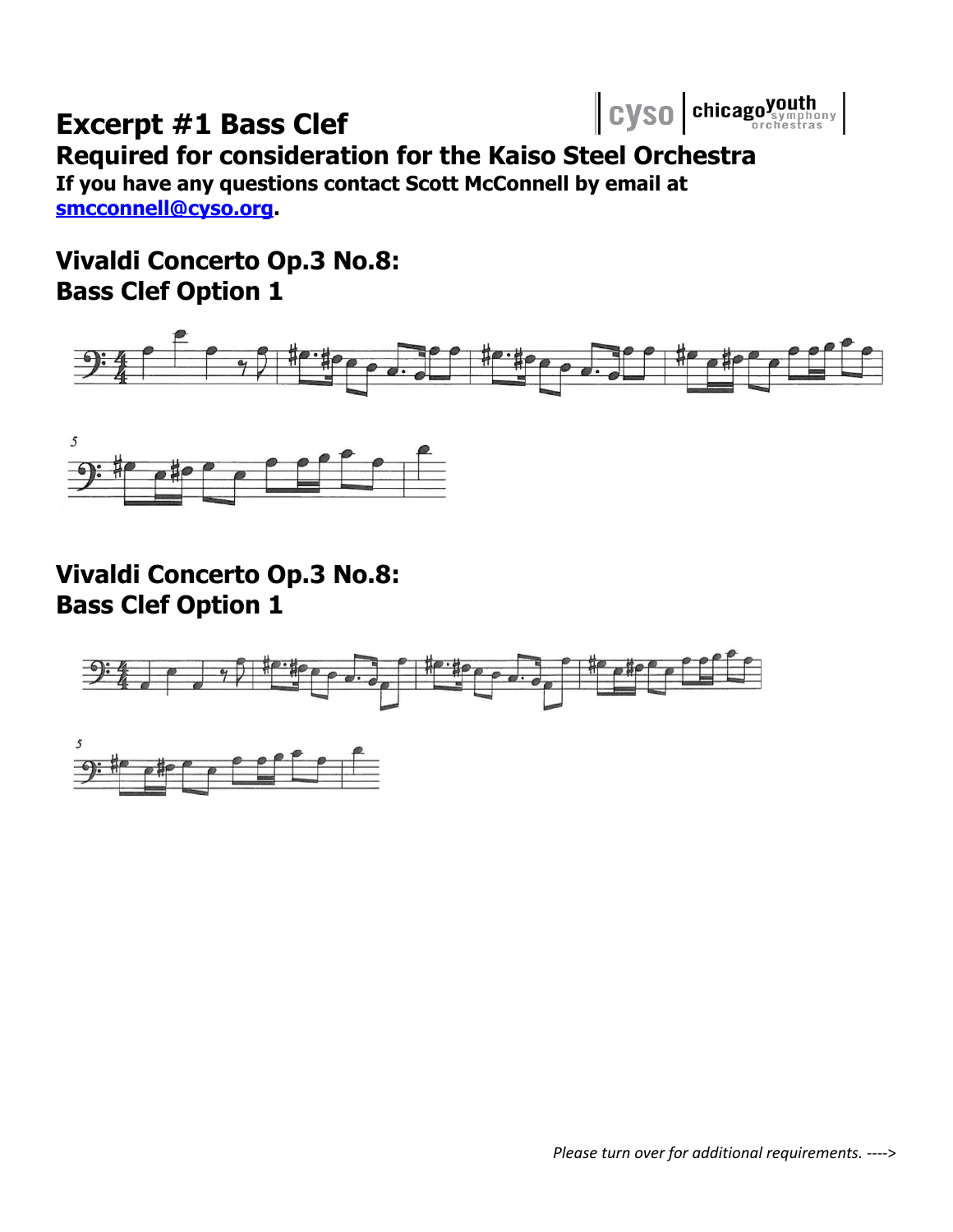#### Cyso chicagoyouth **Excerpts #2 Treble Clef Required for consideration for the Kaiso Steel Orchestra If you have any questions contact Scott McConnell by email at [smcconnell@cyso.org.](mailto:smcconnell@cyso.org)**

## **Vibes: Treble Clef Option 1 Soprano or Alto Voice**

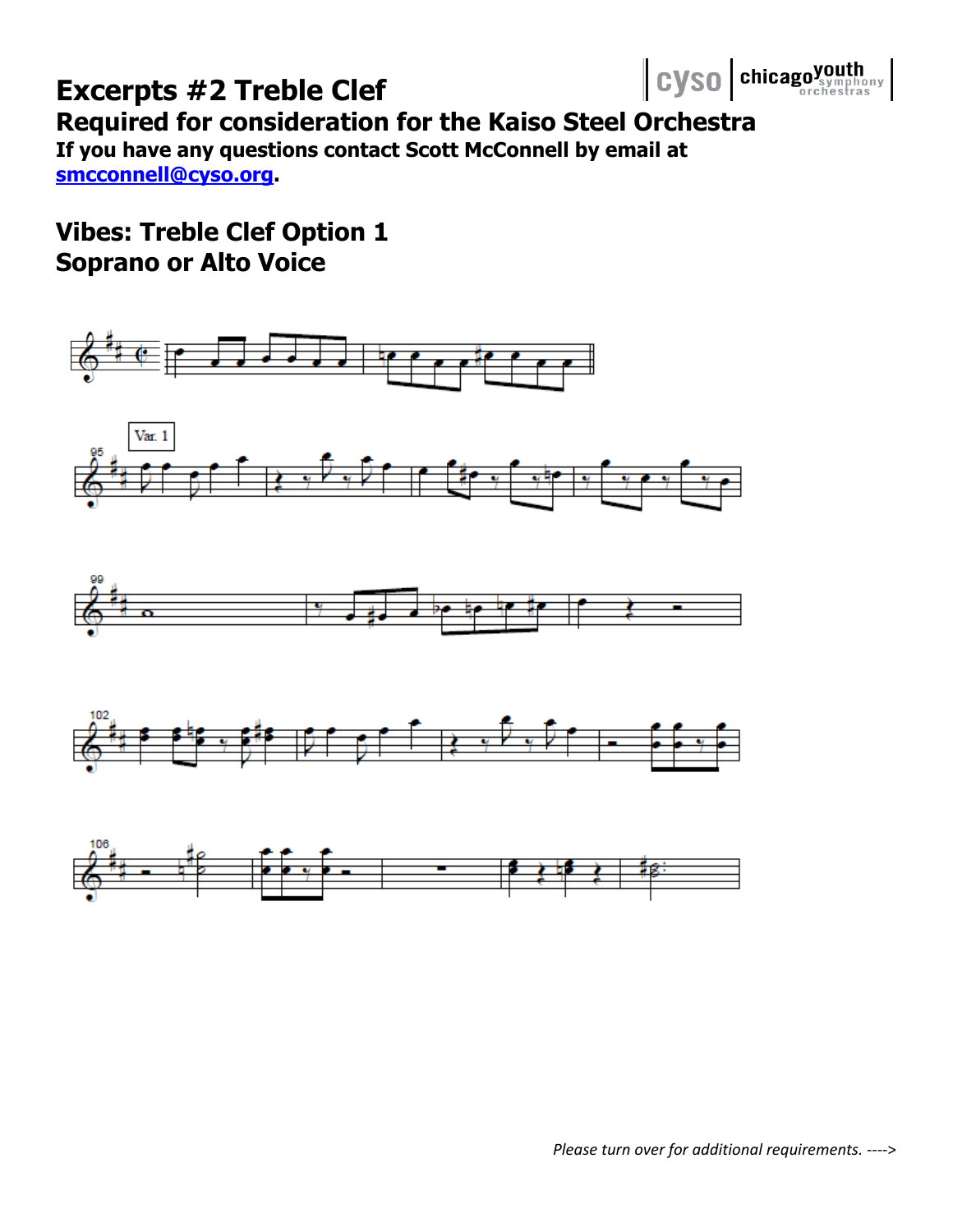## **Excerpt #2: Treble Clef Continued**

Cyso chicagoyouth

**Required for consideration for the Kaiso Steel Orchestra If you have any questions contact Scott McConnell by email at [smcconnell@cyso.org.](mailto:smcconnell@cyso.org)**

**Vibes: Treble Clef Option 2 Alto Voices**

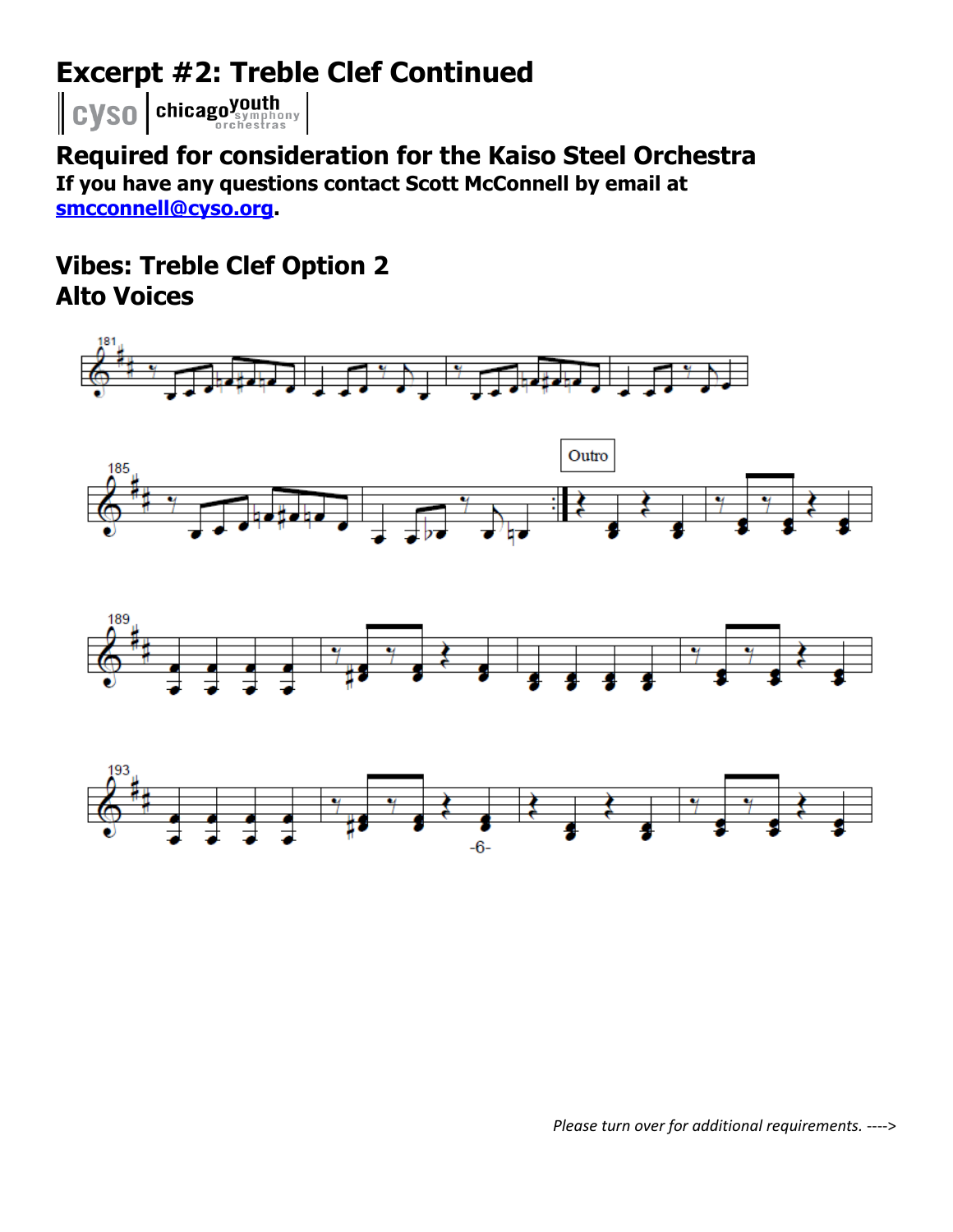

## **Vibes: Bass Clef Option 1**